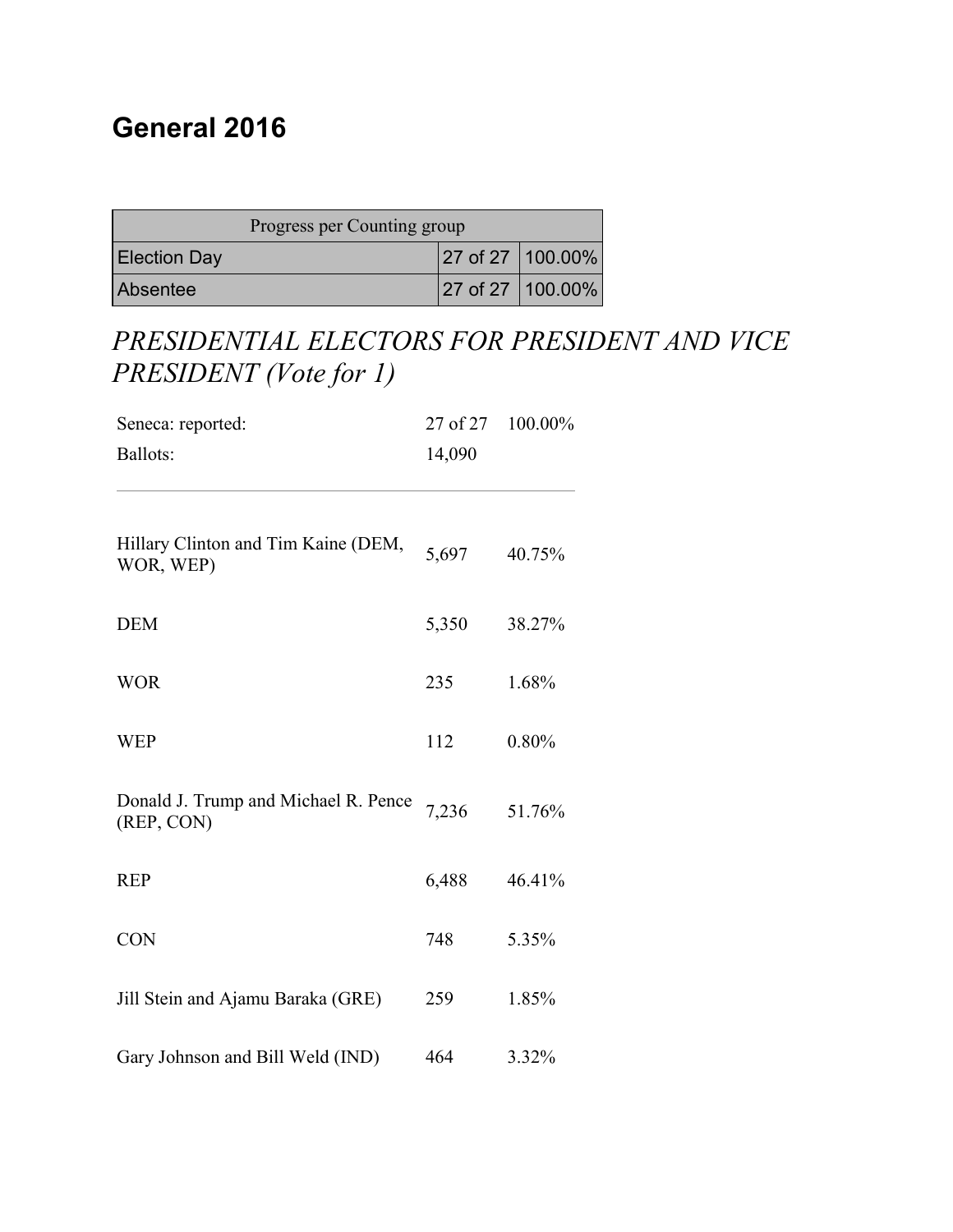| Gary Johnson. and Bill Weld. (LIB) | 174          | 1.24%   |
|------------------------------------|--------------|---------|
| Write-in                           | 149          | 1.07%   |
| Total                              | 13,979       | 100.00% |
|                                    |              |         |
| Clinton/Kaine (WRITE-IN)           | $\mathbf{1}$ |         |
| Elizabeth Bond (WRITE-IN)          | 1            |         |

# *UNITED STATES SENATOR (Vote for 1)*

Evan McMullin (WRITE-IN) 5

| Seneca: reported:                          | 27 of 27 | 100.00% |
|--------------------------------------------|----------|---------|
| Ballots:                                   | 14,090   |         |
|                                            |          |         |
| Charles E. Schumer (DEM, WOR,<br>IND, WEP) | 7,746    | 57.42%  |
| <b>DEM</b>                                 | 6,661    | 49.38%  |
| <b>WOR</b>                                 | 560      | 4.15%   |
| $\mathbb{N}\mathbb{D}$                     | 400      | 2.97%   |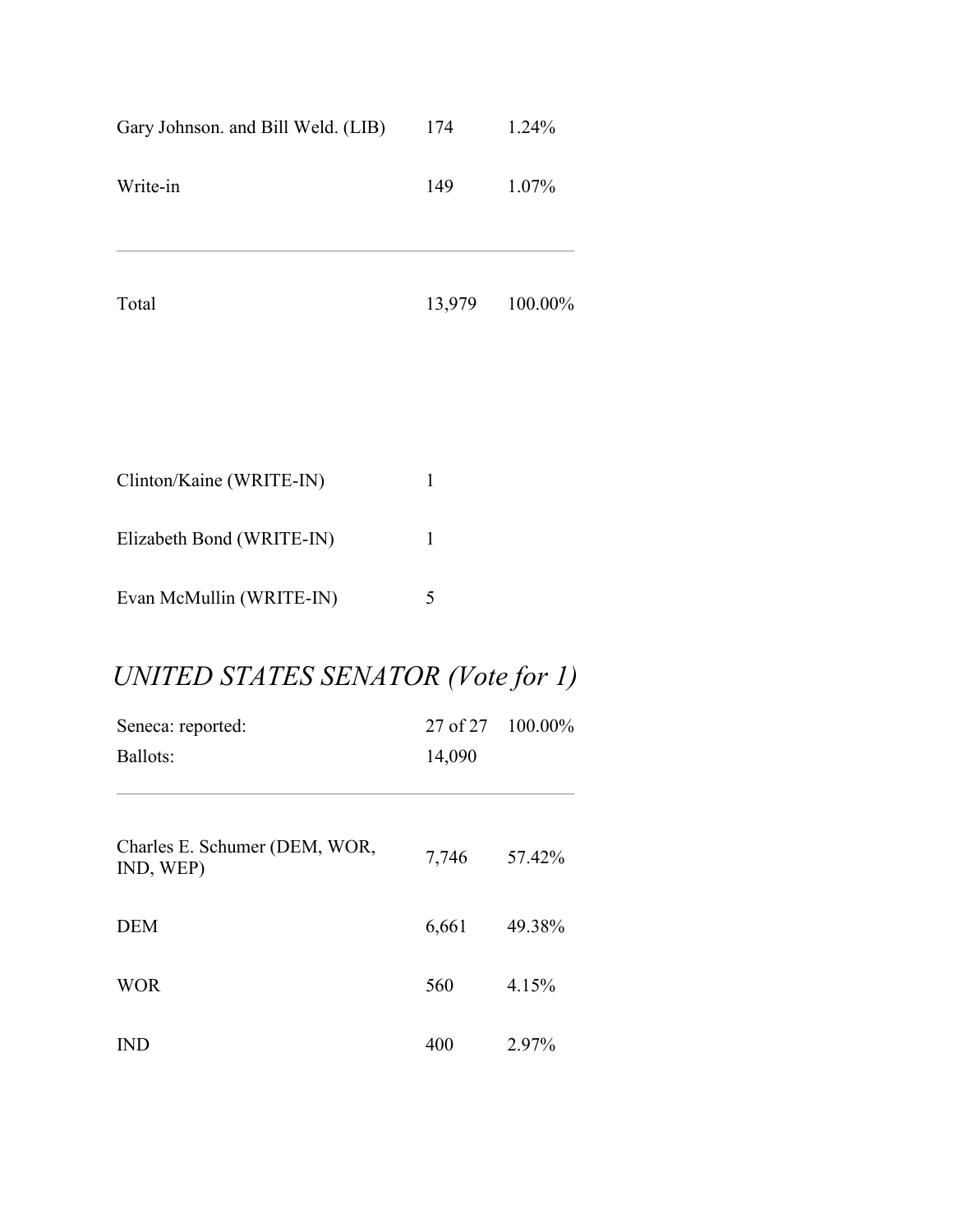| <b>WEP</b>                 | 125            | 0.93%   |
|----------------------------|----------------|---------|
| Wendy Long (REP, CON, REF) | 5,364          | 39.77%  |
| <b>REP</b>                 | 4,678          | 34.68%  |
| <b>CON</b>                 | 623            | 4.62%   |
| <b>REF</b>                 | 63             | 0.47%   |
| Robin Laverne Wilson (GRE) | 222            | 1.65%   |
| Alex Merced (LIB)          | 155            | 1.15%   |
| Write-in                   | $\overline{2}$ | 0.01%   |
| Total                      | 13,489         | 100.00% |

#### *STATE SUPREME COURT JUSTICE 7th Judicial District (Vote for 1)*

| Seneca: reported:       | $27 \text{ of } 27$ 100.00% |        |
|-------------------------|-----------------------------|--------|
| Ballots:                | 14,090                      |        |
|                         |                             |        |
|                         |                             |        |
| Tonia M. Ettinger (DEM) | 4,352                       | 34.52% |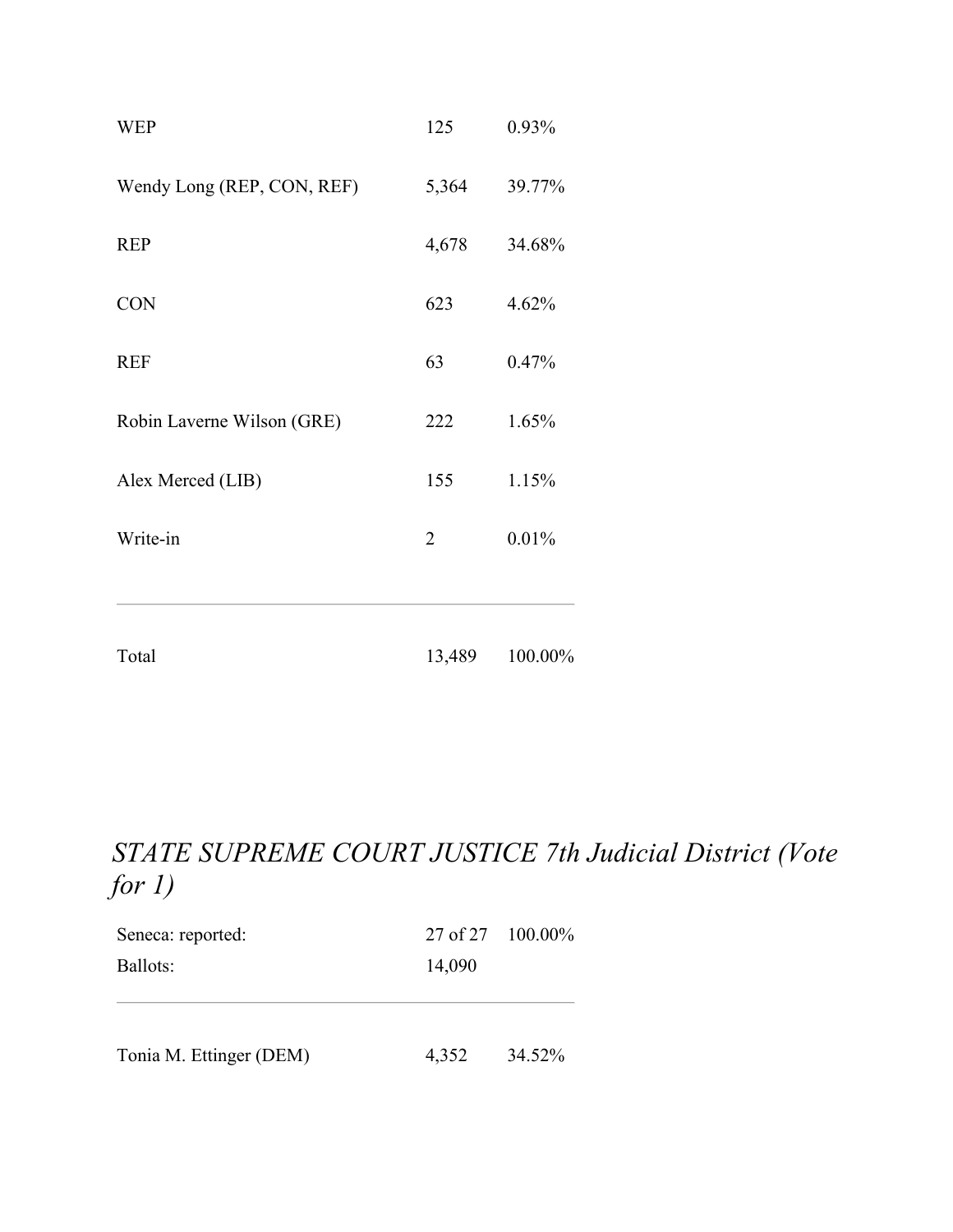| Total                                      | 12,609         | 100.00% |
|--------------------------------------------|----------------|---------|
| Write-in                                   | $\overline{2}$ | 0.02%   |
| Mimi C. Satter (WOR)                       | 554            | 4.39%   |
| <b>IND</b>                                 | 453            | 3.59%   |
| <b>CON</b>                                 | 804            | 6.38%   |
| <b>REP</b>                                 | 6,444          | 51.11%  |
| Charles A. Schiano, Jr. (REP, CON,<br>IND) | 7,701          | 61.08%  |

# *REPRESENTATIVE IN CONGRESS 23rd District (Vote for 1)*

| CD 23: reported:         |        | 27 of 27 100.00% |
|--------------------------|--------|------------------|
| Ballots:                 | 14,090 |                  |
|                          |        |                  |
| John F. Plumb (DEM, WOR) | 5,587  | 42.41%           |
| <b>DEM</b>               | 5,033  | 38.21%           |
| <b>WOR</b>               | 554    | 4.21%            |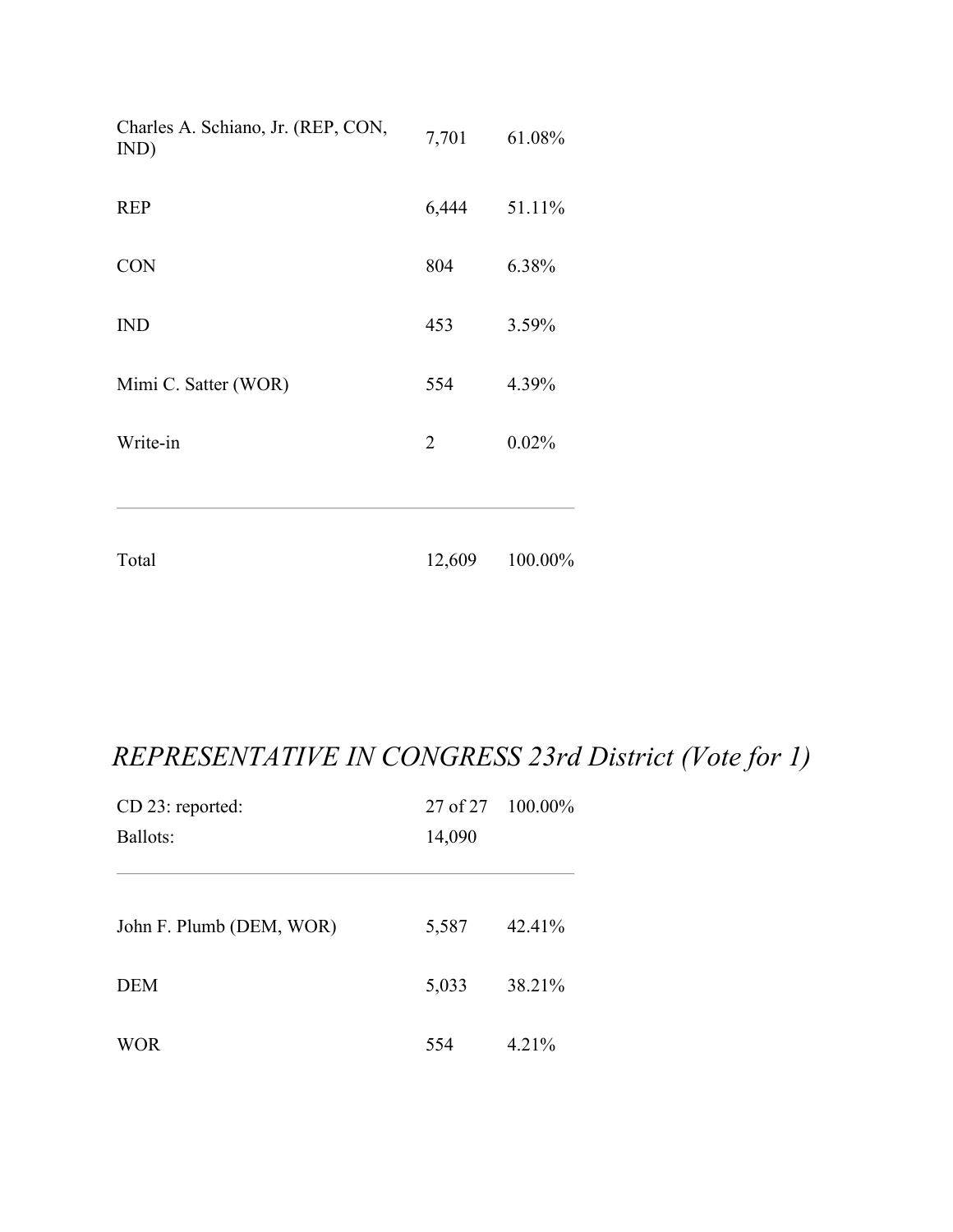| Total                                      | 13,173 | 100.00% |
|--------------------------------------------|--------|---------|
| Write-in                                   | 3      | 0.02%   |
| <b>REF</b>                                 | 47     | 0.36%   |
| <b>IND</b>                                 | 391    | 2.97%   |
| <b>CON</b>                                 | 764    | 5.80%   |
| <b>REP</b>                                 | 6,381  | 48.44%  |
| Thomas W. Reed, II (REP, CON, IND,<br>REF) | 7,583  | 57.56%  |

# *STATE SENATOR 54th District (Vote for 1)*

| SD 54: reported:                  |        | 27 of 27 100.00% |
|-----------------------------------|--------|------------------|
| Ballots:                          | 14,090 |                  |
|                                   |        |                  |
| Kenan S. Baldridge (DEM)          | 4,147  | 31.66%           |
| Pamela A. Helming (REP, CON, IND) | 8,027  | 61.28%           |
| <b>REP</b>                        | 6,709  | 51.22%           |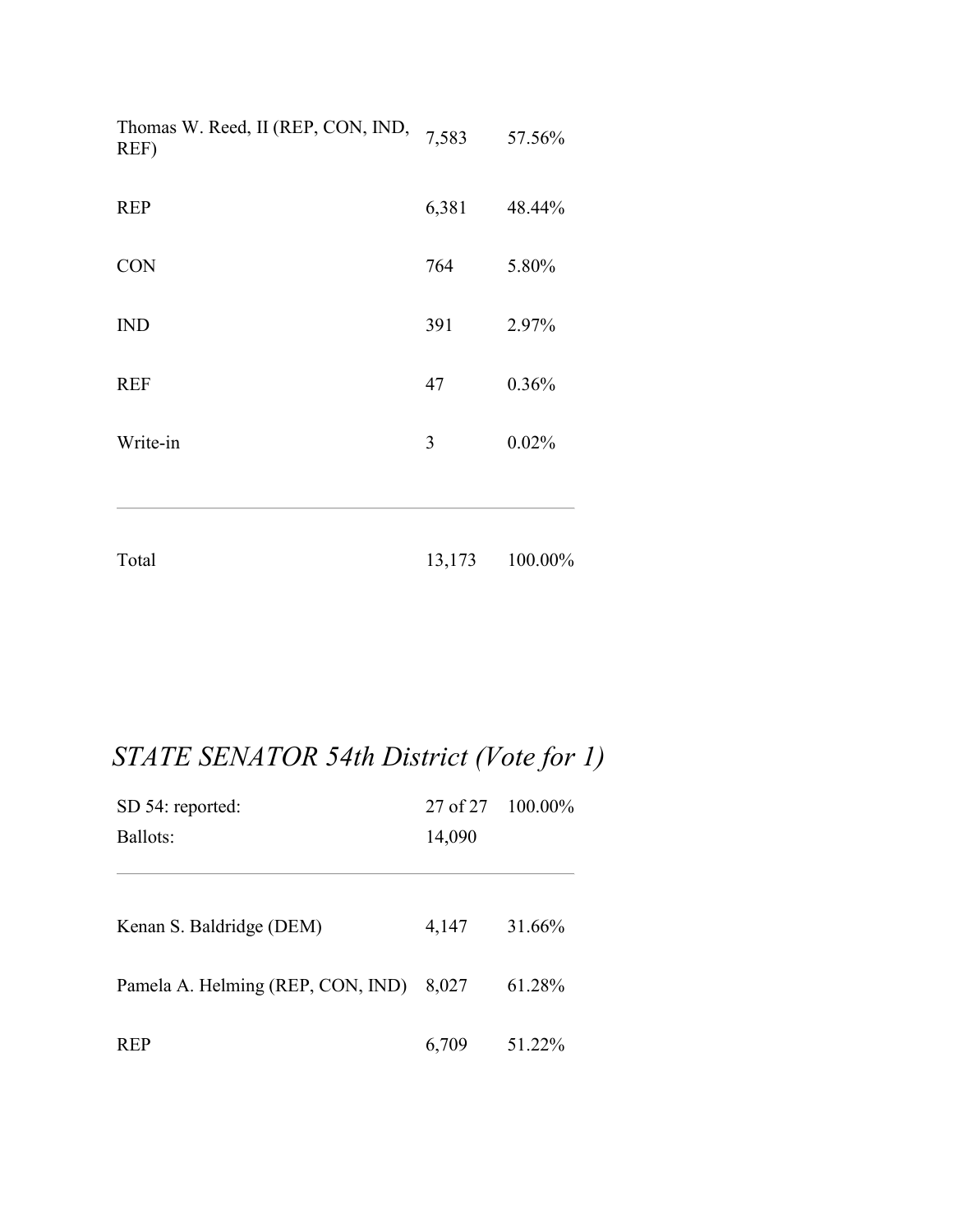| Total               | 13,098 | 100.00% |
|---------------------|--------|---------|
| Write-in            | 5      | 0.04%   |
| Floyd Rayburn (REF) | 919    | 7.02%   |
| <b>IND</b>          | 531    | 4.05%   |
| <b>CON</b>          | 787    | 6.01%   |

# *MEMBER OF ASSEMBLY 131st District (Vote for 1)*

| AD 131: reported:                  | 19 of 19 | 100.00% |
|------------------------------------|----------|---------|
| Ballots:                           | 10,373   |         |
|                                    |          |         |
| Brian M. Kolb (REP, CON, IND, REF) | 8,058    | 99.49%  |
| <b>REP</b>                         | 6,305    | 77.85%  |
| <b>CON</b>                         | 810      | 10.00%  |
| <b>IND</b>                         | 785      | 9.69%   |
| <b>REF</b>                         | 158      | 1.95%   |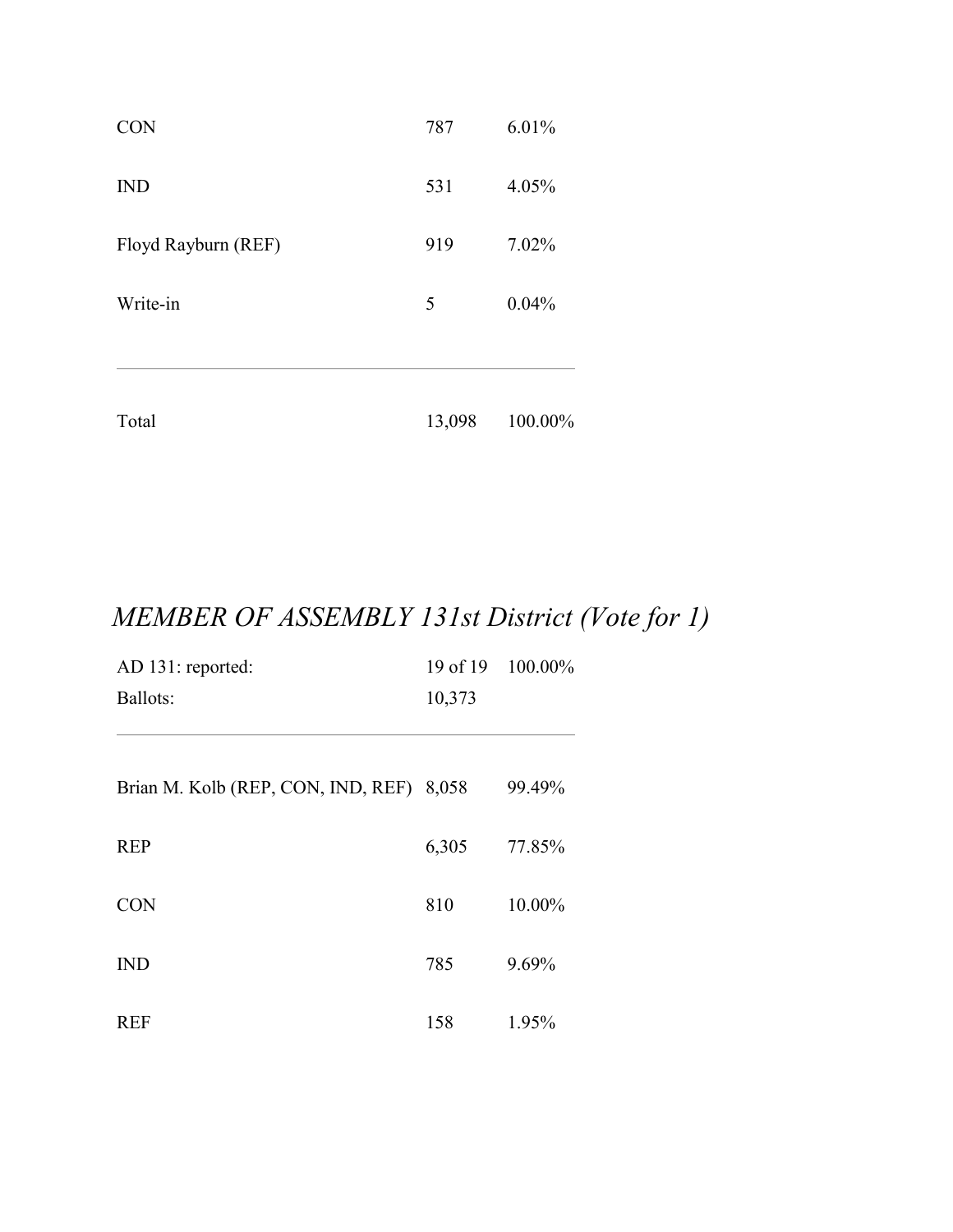| Write-in | 41    | 0.51%   |
|----------|-------|---------|
|          |       |         |
| Total    | 8,099 | 100.00% |
|          |       |         |

# *MEMBER OF ASSEMBLY 132nd District (Vote for 1)*

| AD 132: reported:                           | 8 of 8 | 100.00% |
|---------------------------------------------|--------|---------|
| Ballots:                                    | 3,717  |         |
|                                             |        |         |
| Philip A. Palmesano (REP, CON, IND,<br>REF) | 2,620  | 99.32%  |
| <b>REP</b>                                  | 2,065  | 78.28%  |
| <b>CON</b>                                  | 220    | 8.34%   |
| <b>IND</b>                                  | 286    | 10.84%  |
| <b>REF</b>                                  | 49     | 1.86%   |
| Write-in                                    | 18     | 0.68%   |
|                                             |        |         |
| Total                                       | 2,638  | 100.00% |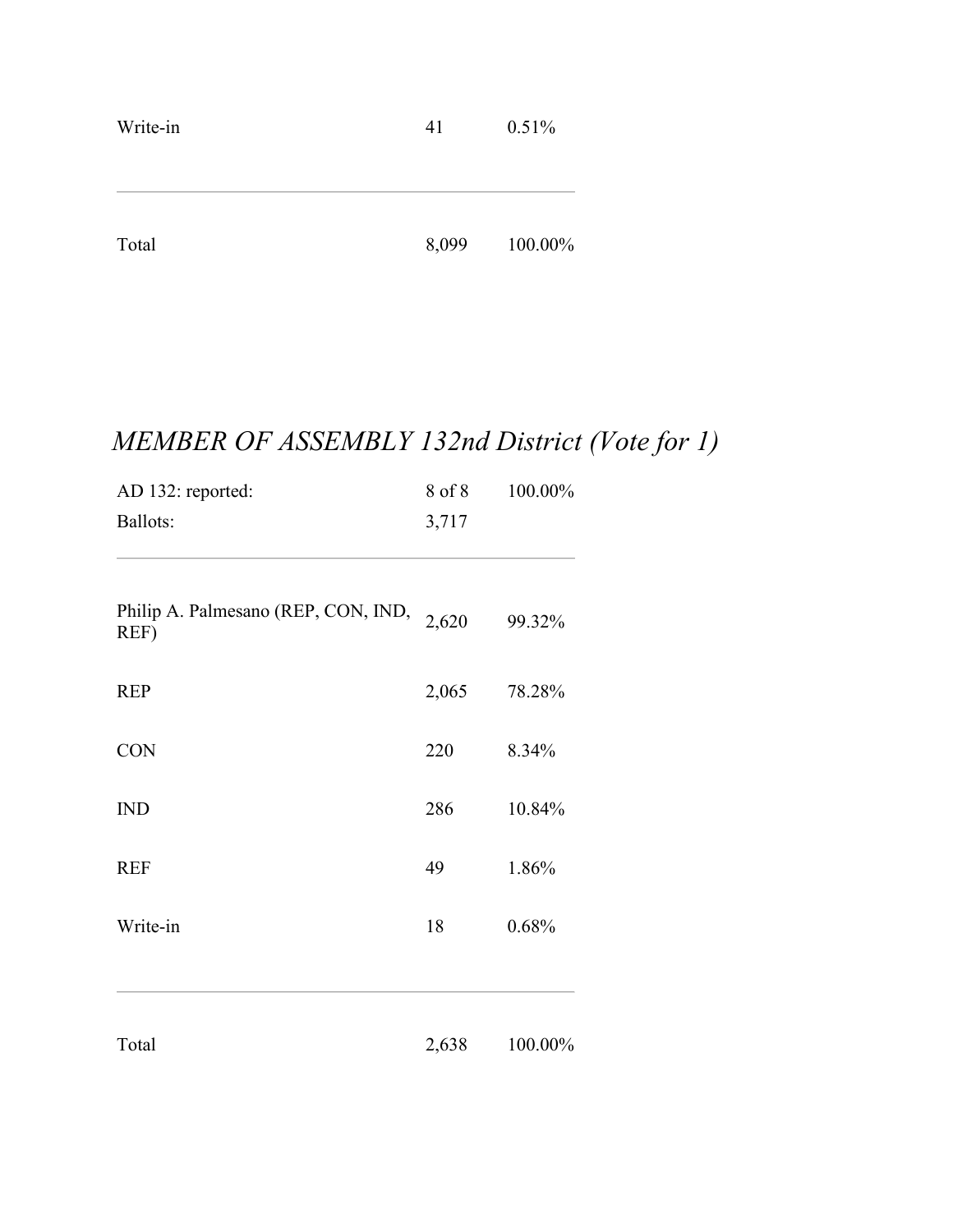## *COUNTY CLERK (Vote for 1)*

| Seneca: reported: | 27 of 27 100.00% |         |  |
|-------------------|------------------|---------|--|
| Ballots:          | 14,090           |         |  |
|                   |                  |         |  |
| Tina Lotz (REP)   | 10,317           | 99.43%  |  |
| Write-in          | 59               | 0.57%   |  |
|                   |                  |         |  |
| Total             | 10,376           | 100.00% |  |

# *TOWN SUPERVISOR (To Fill Vacancy) (Vote for 1)*

| Town of Covert: reported: | $2$ of $2$ | 100.00% |
|---------------------------|------------|---------|
| Ballots:                  | 1,206      |         |
|                           |            |         |
| Dennis Carbone (DEM, CVC) | 519        | 45.81%  |
| <b>DEM</b>                | 459        | 40.51%  |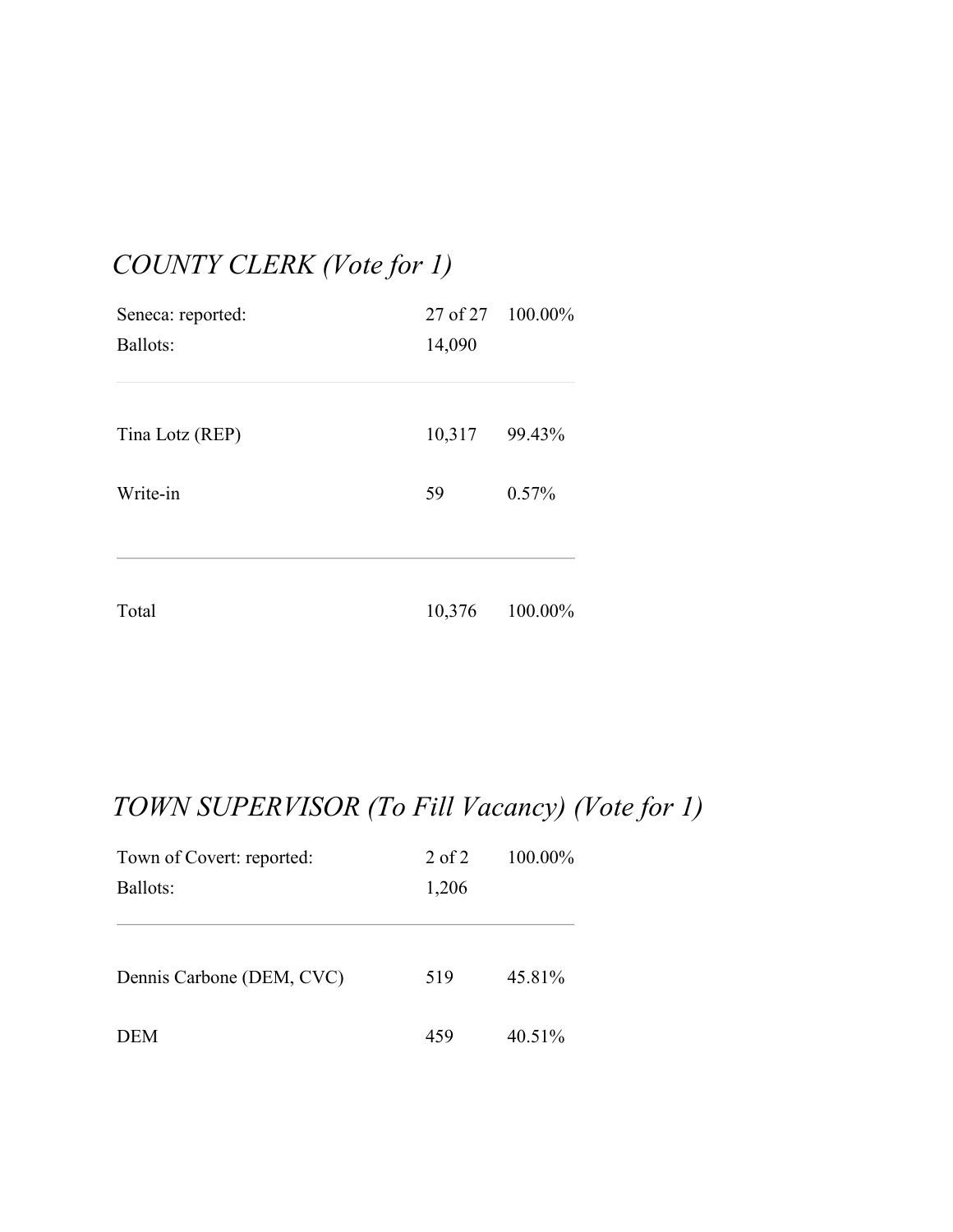| Total                            | 1,133          | 100.00% |
|----------------------------------|----------------|---------|
| Write-in                         | $\overline{2}$ | 0.18%   |
| <b>IND</b>                       | 47             | 4.15%   |
| <b>CON</b>                       | 64             | 5.65%   |
| <b>REP</b>                       | 501            | 44.22%  |
| Michael Reynolds (REP, CON, IND) | 612            | 54.02%  |
| <b>CVC</b>                       | 60             | 5.30%   |

# *TOWN COUNCIL (To Fill Vacancy) (Vote for 1)*

| Town of Junius: reported: | $1$ of $1$ | 100.00%  |
|---------------------------|------------|----------|
| Ballots:                  | 520        |          |
|                           |            |          |
| Ron Serven (DEM)          | 202        | 40.48%   |
| Thomas Davis (REP)        | 297        | 59.52%   |
| Write-in                  | $\Omega$   | $0.00\%$ |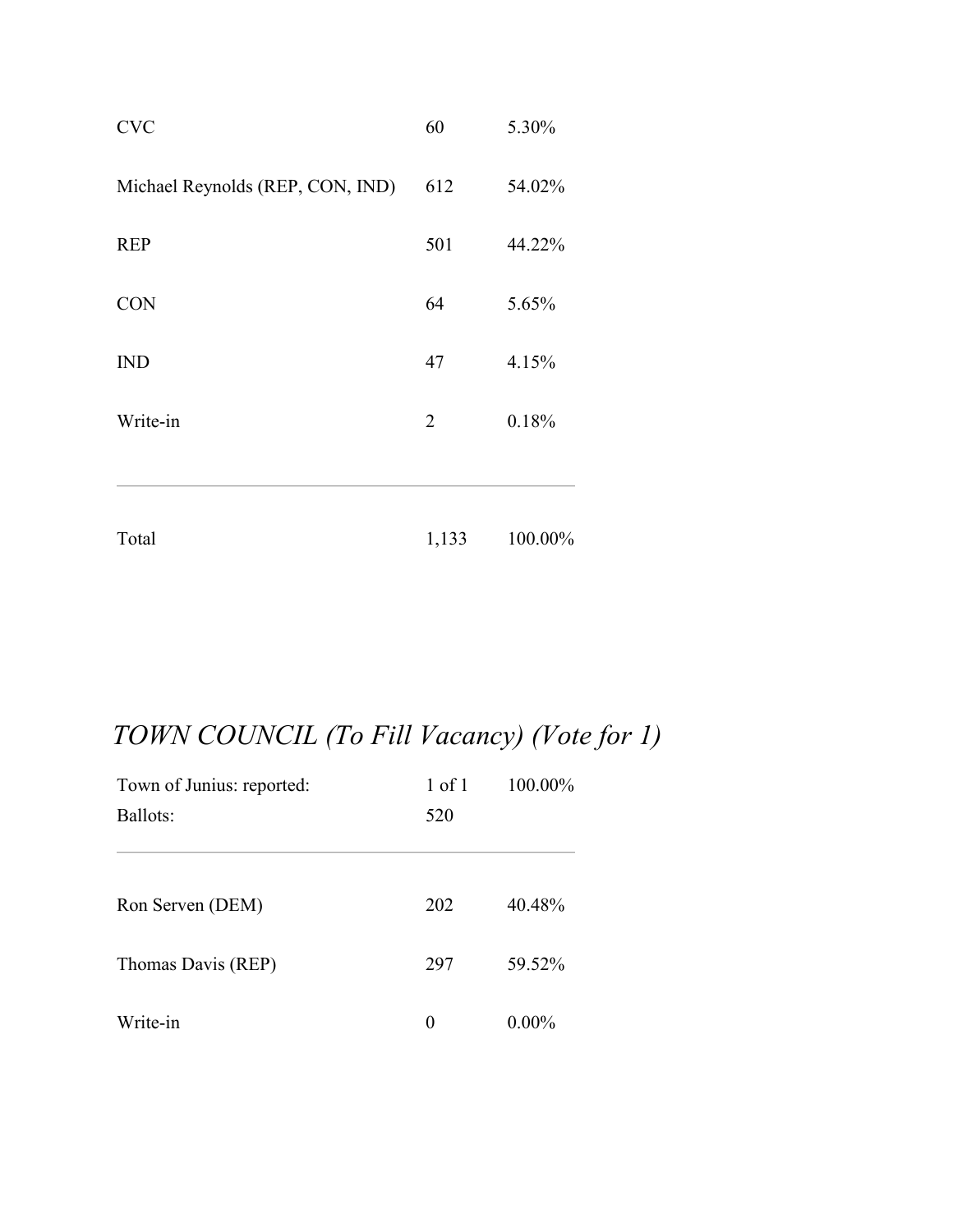Total 499 100.00%

# *LODI - OVID TOWN JUSTICE (Vote for 1)*

| Justice Lodi and Ovid: reported: | $3$ of $3$ | 100.00% |  |
|----------------------------------|------------|---------|--|
| Ballots:                         | 1,663      |         |  |
|                                  |            |         |  |
| Louis VanCleef (DEM, REP)        | 1,425      | 99.51%  |  |
| <b>DEM</b>                       | 574        | 40.08%  |  |
| <b>REP</b>                       | 851        | 59.43%  |  |
| Write-in                         | 7          | 0.49%   |  |
|                                  |            |         |  |
| Total                            | 1,432      | 100.00% |  |

## *TOWN COUNCIL (To Fill Vacancy) (Vote for 1)*

Town of Romulus: reported: 3 of 3 100.00%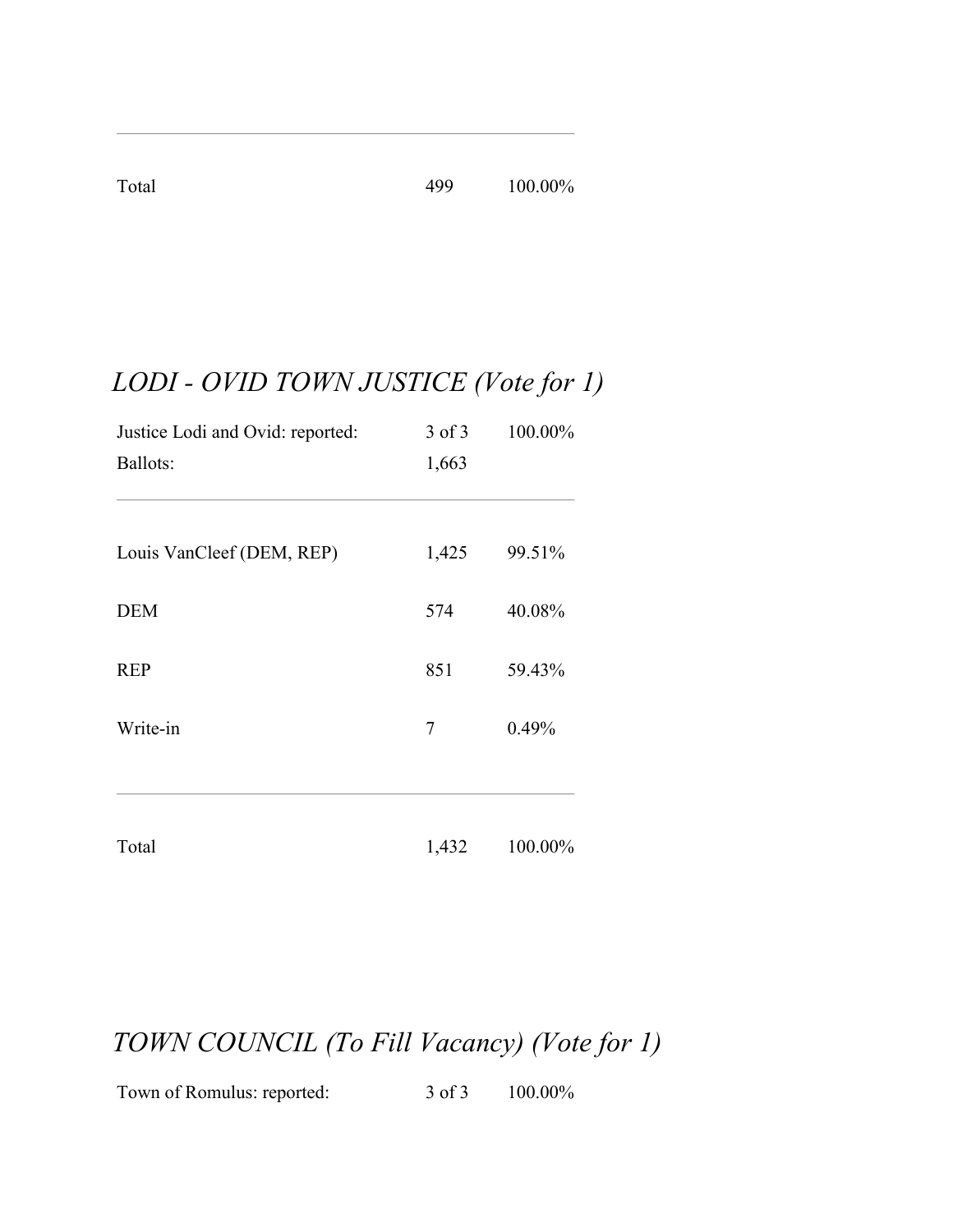| Ballots:              | 848 |         |
|-----------------------|-----|---------|
| Jane C. Braunig (DEM) | 459 | 98.50%  |
| Write-in              | 7   | 1.50%   |
| Total                 | 466 | 100.00% |

# *TOWN COUNCIL (To Fill Vacancy)(3 Year Term) (Vote for 1)*

| Town of Seneca Falls: reported:  | 8 of 8 | 100.00% |
|----------------------------------|--------|---------|
| <b>Ballots:</b>                  | 4,006  |         |
|                                  |        |         |
| Mary Sarratori (DEM, FFM)        | 1,700  | 44.94%  |
| <b>DEM</b>                       | 1,643  | 43.43%  |
| <b>FFM</b>                       | 57     | 1.51%   |
| Lou Ferrara, Jr. (REP, CON, IND) | 2,079  | 54.96%  |
| <b>REP</b>                       | 1,719  | 45.44%  |
| <b>CON</b>                       | 205    | 5.42%   |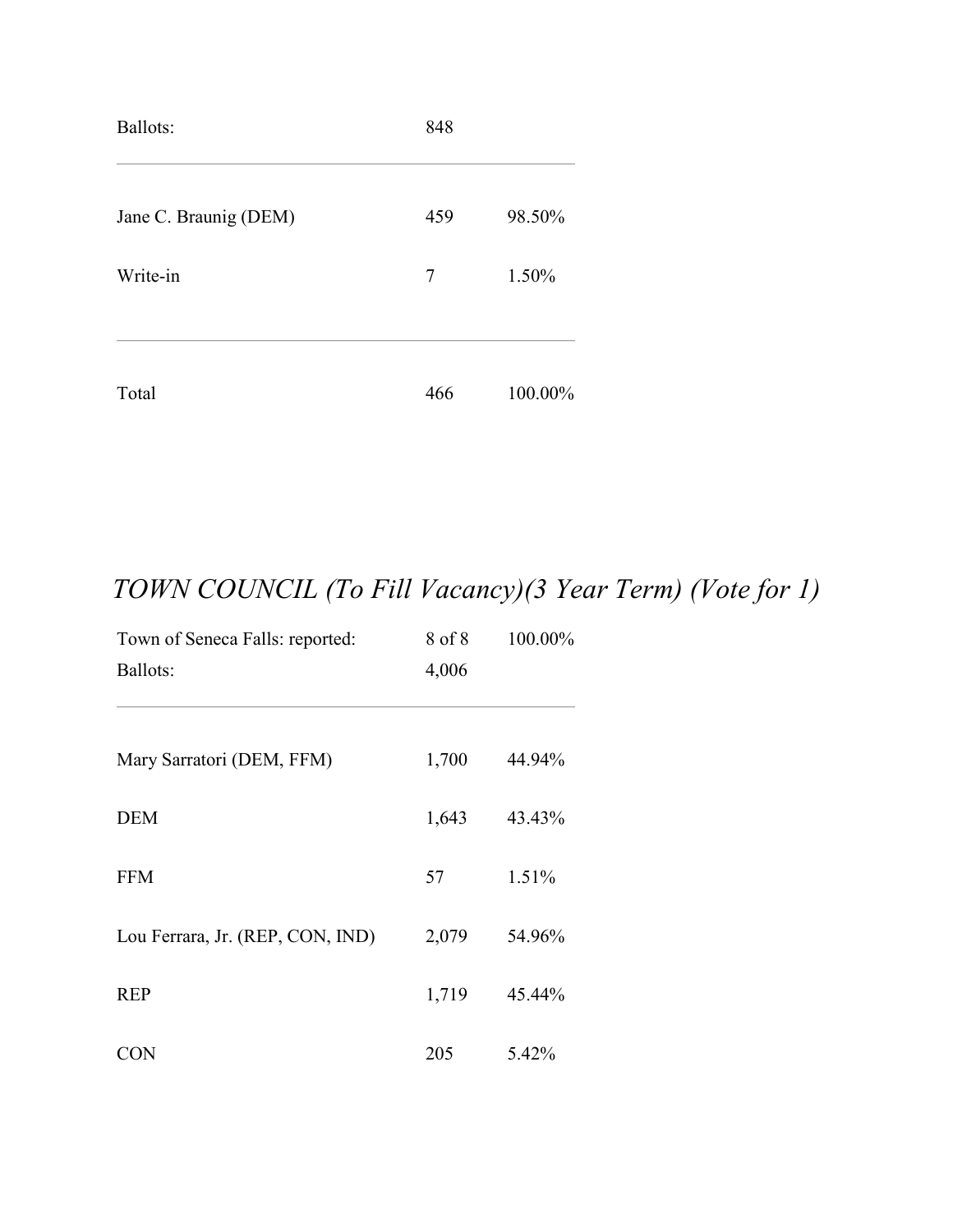| Total      | 3,783 | 100.00% |
|------------|-------|---------|
| Write-in   | 4     | 0.11%   |
| <b>IND</b> | 155   | 4.10%   |

## *TOWN COUNCIL (To Fill Vacancy)(1 Year Term) (Vote for 1)*

| Town of Seneca Falls: reported: | 8 of 8 | 100.00% |
|---------------------------------|--------|---------|
| Ballots:                        | 4,006  |         |
| Annette Lutz (DEM)              | 1,744  | 47.22%  |
| Thomas Ruzicka (REP, CON, IND)  | 1,944  | 52.64%  |
| <b>REP</b>                      | 1,613  | 43.68%  |
| <b>CON</b>                      | 182    | 4.93%   |
| <b>IND</b>                      | 149    | 4.03%   |
| Write-in                        | 5      | 0.14%   |
|                                 |        |         |